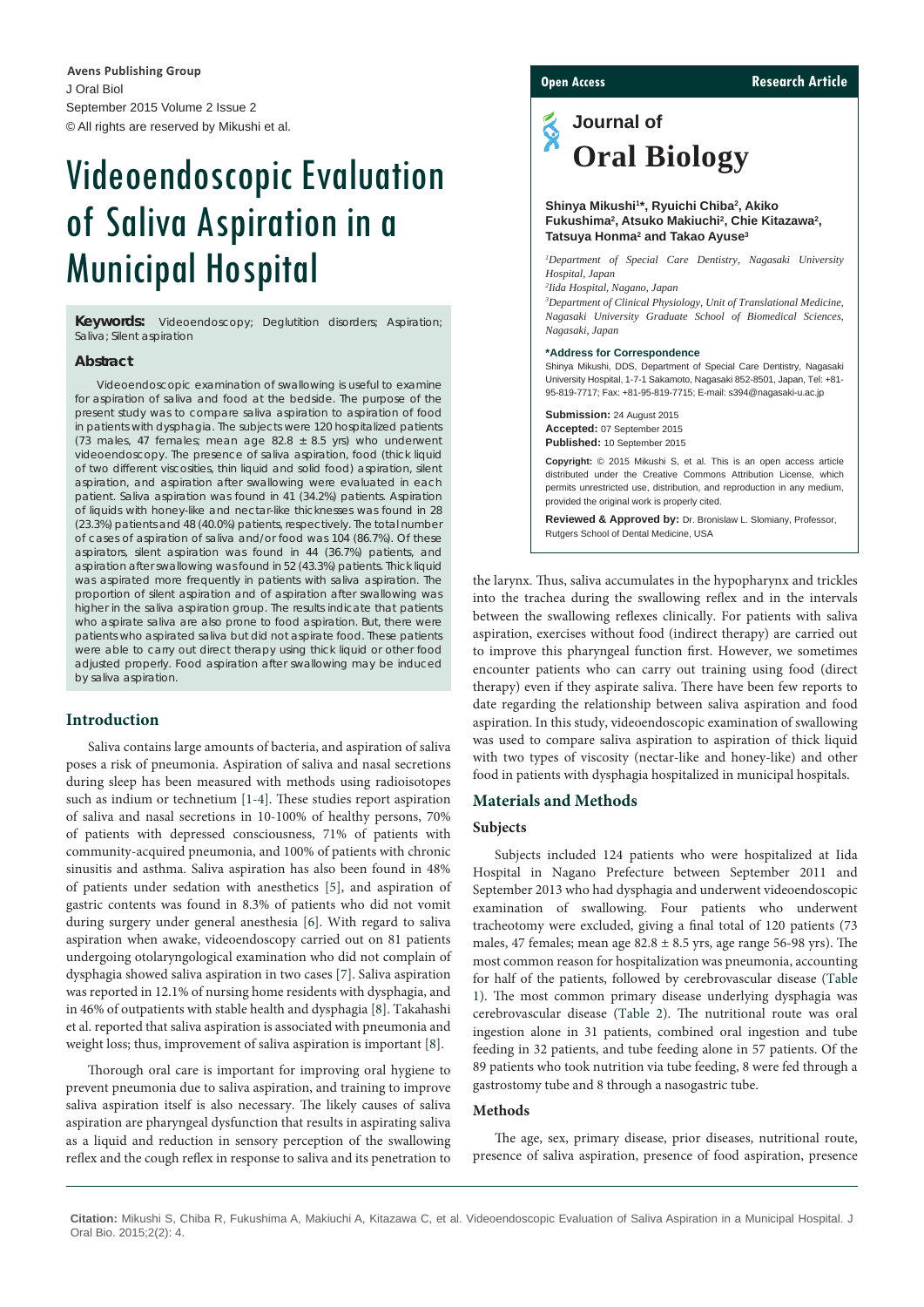ISSN: 2377-987X

<span id="page-1-0"></span>**Table 1:** Etiologies for admission (N = 120).

| <b>Etiologies</b>                                                                                                                                                        | n  | $\frac{0}{0}$ |
|--------------------------------------------------------------------------------------------------------------------------------------------------------------------------|----|---------------|
| Pneumonia                                                                                                                                                                | 60 | 50            |
| Cerebrovascular disease                                                                                                                                                  | 18 | 15            |
| Digestive disease                                                                                                                                                        | 8  | 6.7           |
| Other brain disease                                                                                                                                                      | 6  | 5             |
| Mental disease                                                                                                                                                           | 6  | 5             |
| Urologic disease                                                                                                                                                         | 4  | 3.3           |
| Other<br>Heart failure, examination for neuromuscular disease,<br>for rehabilitation, dehydration, fracture, malnutrition,<br>dislocation of jaw, anemia, rhabdomyolysis | 18 | 15            |

<span id="page-1-1"></span>Table 2: Etiologies for swallowing disorder (N=120).

| <b>Etiologies</b>                                                                                                                                  | n  | $\frac{0}{0}$ |
|----------------------------------------------------------------------------------------------------------------------------------------------------|----|---------------|
| Cerebrovascular disease                                                                                                                            | 54 | 45            |
| Mental disease                                                                                                                                     | 12 | 10            |
| Neuromuscular disease                                                                                                                              | 10 | 8.3           |
| Other brain disease                                                                                                                                | 8  | 6.7           |
| Other<br>After radiation theraphy neck cancer, drug related<br>parkinsonism, dislocation of jaw, rhabdomyolysis,<br>unknown or no-close inspection | 36 | 30            |

of silent aspiration and presence of aspiration after swallowing for each patient were extracted retrospectively from the database of the results of videoendoscopic examination of swallowing. Saliva aspiration was rated as present if flow of saliva into the trachea was confirmed visually by a dentist and two speech language therapists at the start of videoendoscopy. Two types of thick liquid were ingested during videoendoscopy, nectar-like and honey-like. The viscosity was adjusted by adding water to thickening agent (Neo Hightoro Meal R&E, Food Care, Kanagawa, Japan) to nectar-like (200-300 mPa·s) and honey-like (400-500 mPa·s) viscosity. The liquid used during videoendoscopy was colored with green food coloring, 4 mL of thick liquid were placed in the oral vestibule using a syringe, and the patients swallowed the formula in their own time. Patients also ingested various volume of thin liquid or solid food, depending on their severity of dysphagia, during videoendoscopy. Cases in which there was no cough reflex or any reaction to expectorate the aspirated matter after confirmation of liquid or food aspiration were judged to be silent aspiration. Aspiration following swallowing was rated as pharyngeal residue aspirate after the swallowing reflex.

# **Statistical analysis**

The patients were divided into two groups on the basis of the presence or absence of saliva aspiration, and the other items were compared. An independent two-sample t-test was carried out to compare the mean ages of the two groups. A chi-squared test was used to compare the presence of saliva aspiration by sex, presence of food aspiration, presence of silent aspiration, and presence of aspiration after swallowing. A p-value <0.05 was considered significant.

# **Results**

# **Saliva and food aspiration**

Saliva aspiration was found in 41 of 120 patients. Aspiration of

honey-like thick liquid was found in 28 patients, and aspiration of nectar-like thick liquid was found in 48 patients. The total number of cases of aspiration of liquid and/or food during videoendoscopy was 104. Of these aspirators, silent aspiration was found in 44 patients, and aspiration after swallowing was found in 52 patients ([Table 3](#page-1-2)).

# **Comparison by presence or absence of saliva aspiration**

The mean age of participants was  $82.8 \pm 8.5$  years for the saliva aspiration group and  $82.9 \pm 9.0$  years for the no saliva aspiration group, with no significant difference between the two groups ( $p =$ 0.97, t-test). The saliva aspiration group consisted of 26 males and 15 females, and the no saliva aspiration group consisted of 47 males and 32 females, with no significant difference between the groups (chisquared test,  $p = 0.70$ ). The honey-like thick liquid was aspirated by 19 patients in the saliva aspiration group and by 9 patients in the no saliva aspiration group, with the proportion of aspiration significantly higher in the saliva aspiration group (chi-squared test,  $p < 0.001$ ). Similarly, the nectar-like liquid was aspirated by 25 patients in the saliva aspiration group and by 23 patients in the no saliva aspiration group, with the proportion of aspiration significantly higher in the saliva aspiration group (chi-squared test,  $p < 0.001$ ). The proportions of silent aspiration and of aspiration after swallowing were higher in the saliva aspiration group (chi-squared test,  $p = 0.03$ ,  $p < 0.001$ respectively) [\(Table 4\)](#page-1-3).

# **Discussion**

# **Aspiration of saliva**

Saliva aspiration by healthy persons during non-waking time has been shown by studies using radioisotopes with sleeping subjects [<1>[-4\]](#page-2-1). Aspiration of even minute amounts of saliva can be detected

<span id="page-1-2"></span>

|             |  |  |  | <b>Table 3:</b> Aspiration of saliva and food during videoendoscopic evaluation |  |
|-------------|--|--|--|---------------------------------------------------------------------------------|--|
| $(N=120)$ . |  |  |  |                                                                                 |  |

|                                 | <b>Aspiration</b><br>$n$ (%) | No aspiration<br>$n$ (%) |
|---------------------------------|------------------------------|--------------------------|
| Saliva                          | $(34.2\%)$<br>41             | 79(65.8%)                |
| Thick liquid like (honey like)  | (23.3%)<br>28                | 92(76.7%)                |
| Thick liquid like (nector like) | $(40.0\%)$<br>48             | 72(60.0%)                |
| Thin liquid or food             | 104 (86.7%)                  | 16(12.3%)                |
| <b>Silent aspiration</b>        | (36.7%)<br>44                |                          |
| Aspiration after swallowing     | $(43.3\%)$<br>52             |                          |

<span id="page-1-3"></span>**Table 4:** Comparison by presence or absence of saliva aspiration.

|                                           | Saliva aspiration<br>$n = 41$ | No saliva<br>aspiration<br>$n = 79$ | P- value       |
|-------------------------------------------|-------------------------------|-------------------------------------|----------------|
| Age (mean $\pm$ s.d.)                     | $82.8 + 8.5$                  | $82.9 + 9.0$                        | $0.97^{\circ}$ |
| <b>Male/female</b>                        | 26/15                         | 47/32                               | 0.70"          |
| Aspiration of honey like thick<br>liquid  | 19(46.3%)                     | $9(11.4\%)$                         | $< 0.001$ "    |
| Aspiration of nectar like thick<br>liquid | 25(61%)                       | $23(29.1\%)$                        | $< 0.001$ "    |
| <b>Silent aspiration</b>                  | 21(51.2%)                     | 23(29.1%)                           | 0.03"          |
| <b>Aspiration after swallow</b>           | 30(73.2%)                     | 22(27.8%)                           | $< 0.001$ "    |

\*T-test \*\* Chi-square test.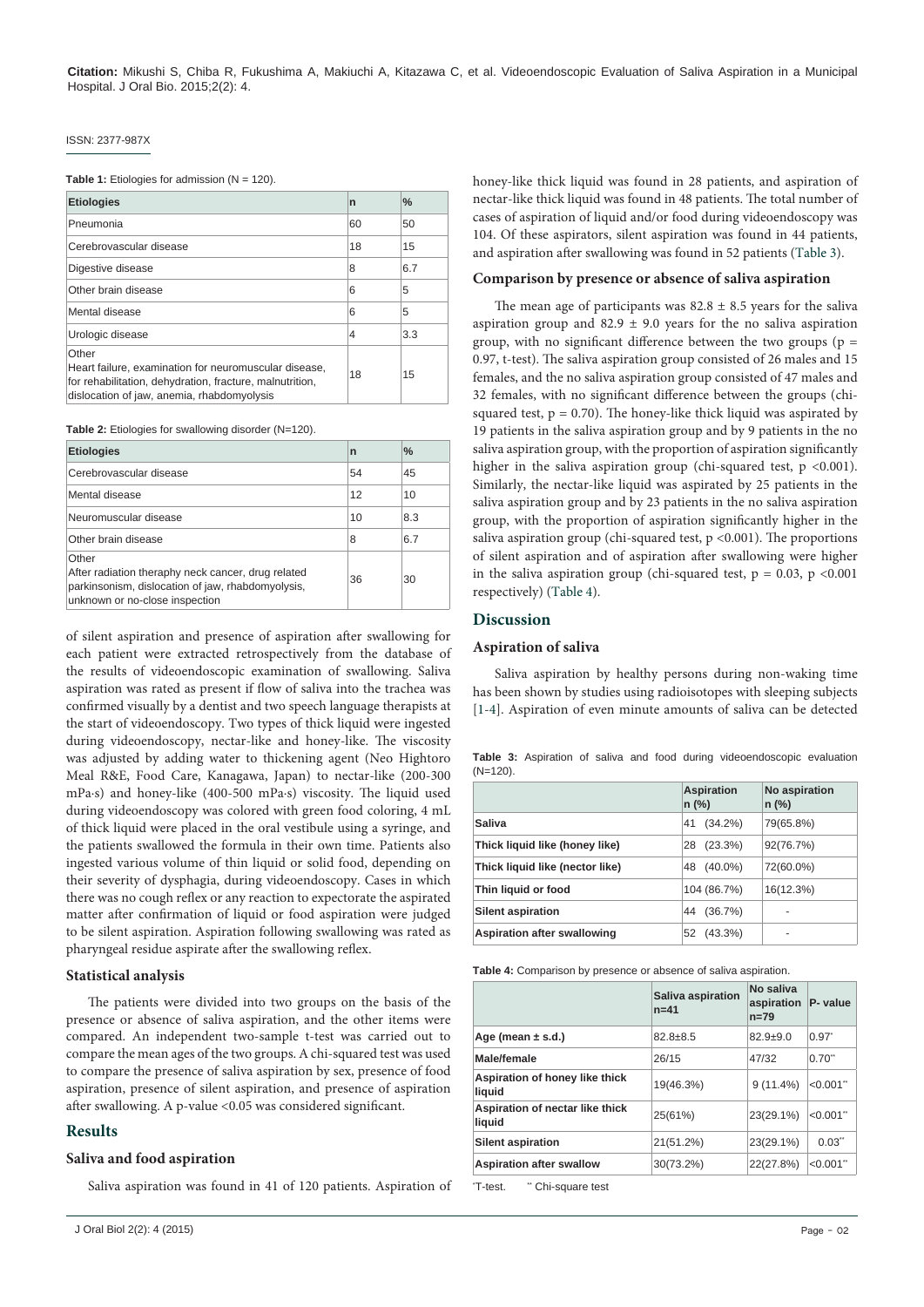**Citation:** Mikushi S, Chiba R, Fukushima A, Makiuchi A, Kitazawa C, et al. Videoendoscopic Evaluation of Saliva Aspiration in a Municipal Hospital. J Oral Bio. 2015;2(2): 4.

## ISSN: 2377-987X

using radioisotopes, but videoendoscopic examination of swallowing also allows visual examination of saliva aspiration [[7](#page-2-4)[-9\]](#page-2-6). In the present study, aspiration when awake was found in 41 of 120 cases (34.2%). Takahashi et al. carried out videoendoscopic examination of swallowing in 148 elderly residents of nursing care facilities (age  $85.1 \pm 8.0$  years) that consumed food orally and were suspected of having dysphagia from a questionnaire [\[8](#page-2-5)]. They reported that saliva aspiration was found by videoendoscopy in 18 people (12.2%), and that subsequent follow-up showed that saliva aspiration was a factor in pneumonia and weight loss. Schröter-Morasch et al. carried out videoendoscopic examination of swallowing in 39 neurogenic dysphagia patients (age range 21-79 years, median age 57 years) with stable physical conditions and good understanding of instructions [[9\]](#page-2-6). They reported saliva aspiration in 18 of the 39 patients (46%). The present results show a different proportion of saliva aspiration than either of these two studies, but the level of consciousness and the level of dysphagia of the subjects differed in each study such that direct comparisons cannot be made.

### **Relationship between saliva aspiration and food aspiration**

In the present study, aspiration was investigated with thick liquid of two levels of viscosity, and aspiration was found in many patients who aspirated saliva. The results indicate that patients who aspirate saliva are also prone to food aspiration. Possible causes of saliva aspiration are pharyngeal dysfunction that aspirates saliva as a liquid, and reduced sensation leading to a lack of the swallowing reflex even when saliva accumulates in the pharynx; seemingly to also lead to food aspiration. Cases of reduced function in which saliva accumulates in the pharynx are likely to be the result of impaired pharyngeal clearance due to incomplete pharyngeal constriction or impaired opening of the upper esophageal sphincter, or else sensory decline, such as delay of the swallowing reflex or an increased threshold level of the cough reflex [[10](#page-2-7)]. We intend to examine the characteristics of functional reduction in patients with saliva aspiration by videofluorographic evaluation of swallowing (VF) in the future. There were many patients who showed aspiration after swallowing among patients with saliva aspiration. Smith et al. reported that aspiration after swallowing is the most frequent timing of aspiration [\[11](#page-3-0)], and in the present study, aspiration after swallowing was found in 50% of cases that aspirated. In cases in which saliva accumulates as a result of pharyngeal dysfunction, food is likely to accumulate in the pharynx in the same way; and clinically, there have been many cases in which food and saliva that accumulated in the pyriform sinus flowed into the trachea together, such that food aspiration after swallowing is induced by saliva aspiration.

Nonetheless, there were patients who aspirated saliva but did not aspirate the thick liquid. These patients were able to carry out direct therapy using thick liquid and to take food in paste form with the viscosity adjusted. For some patients their saliva may be more difficult to swallow than thick liquid with proper viscosity. We intend to investigate the relationship between the characteristics of saliva and saliva aspiration in the future.

# **Silent aspiration**

Silent aspiration was found in 44 (42.3%) of the 104 patients in whom aspiration was present. Takahashi et al. reported silent aspiration in 19 (31.7%) of 60 patients who aspirated food [\[8\]](#page-2-5). Leder et al. carried out videoendoscopic examinations of swallowing in 400 inpatients, and found aspiration in 225 patients (56.3%), of whom 110 (48.9%) showed silent aspiration [[12](#page-3-1)]. Garon et al. carried out VF of 2,000 inpatients, and found aspiration in 51%, of whom 55% showed silent aspiration [\[13\]](#page-3-2). Rosenbek et al. defined silent aspiration as when material enters the airway, passes below the vocal folds, and no effort is made to eject it [[14](#page-3-3)]. Blitzer et al. defined silent aspiration as the passage of food or liquids through and below the level of the true vocal folds, without producing a reflexive cough or other overt sign that aspiration has occurred [\[15\]](#page-3-4). In the present study, cases in which food, regardless of the amount, passed the vocal cords and entered the trachea with no coughing were considered to be silent aspiration. However, Leder et al. reported that silent aspiration is affected by the amount of aspiration [[16](#page-3-5)]. There are also patients in whom coughing is considerably delayed, so a definition of silent aspiration that includes the time from aspiration until coughing is needed. Silent aspiration is common among patients who aspirate saliva, and it appears that saliva aspiration is furthered by a reduction in laryngeal sensation, such as the swallowing reflex or the cough reflex. In the present study, patients with tracheotomy were excluded. Aspiration in tracheotomy patients is often silent, and these patients are at high risk of saliva aspiration [\[17\]](#page-3-6). We intend to examine the relationship between tracheotomy and aspiration in the future with a larger number of cases.

# **Compliance with Ethical Standards**

This study was carried out with the approval of the ethics review committee of Nagasaki University Hospital. The experiments were undertaken with the understanding and written consent of each subject and according to the ethical principles of the Declaration of Helsinki.

# **References**

- <span id="page-2-0"></span>1. [Huxley EJ, Viroslav J, Gray WR, Pierce AK \(1978\) Pharyngeal aspiration in](http://www.ncbi.nlm.nih.gov/pubmed/645722)  [normal adults and patients with depressed consciousness. Am J Med 64:](http://www.ncbi.nlm.nih.gov/pubmed/645722)  [564-568.](http://www.ncbi.nlm.nih.gov/pubmed/645722)
- 2. [Kikuchi R, Watabe N, Konno T, Mishina N, Sekizawa K, et al. \(1994\) High](http://www.ncbi.nlm.nih.gov/pubmed/8025758)  [incidence of silent aspiration in elderly patients with community-acquired](http://www.ncbi.nlm.nih.gov/pubmed/8025758)  [pneumonia. Am J Respir Crit Care Med 150: 251-253.](http://www.ncbi.nlm.nih.gov/pubmed/8025758)
- 3. Gleeson K, Eggli DF, Maxwell SL (1997) Quantitative aspiration during sleep in normal subjects. Chest 111: 1266-1272.
- <span id="page-2-1"></span>4. [Ozcan M, Ortapamuk H, Naldoken S, Olcay I, Ozcan KM, et al. \(2003\)](http://www.ncbi.nlm.nih.gov/pubmed/12975277)  [Pulmonary aspiration of nasal secretions in patients with chronic sinusitis and](http://www.ncbi.nlm.nih.gov/pubmed/12975277)  [asthma. Arch Otolaryngol Head Neck Surg 129: 1006-1009.](http://www.ncbi.nlm.nih.gov/pubmed/12975277)
- <span id="page-2-2"></span>5. [Savilampi J, Ahlstrand R, Magnuson A, Geijer H, Wattwil M \(2014\) Aspiration](http://www.ncbi.nlm.nih.gov/pubmed/24598216)  [induced by remifentanil: a double-blind, randomized, crossover study in](http://www.ncbi.nlm.nih.gov/pubmed/24598216)  [healthy volunteers. Anesthesiology 121: 52-58.](http://www.ncbi.nlm.nih.gov/pubmed/24598216)
- <span id="page-2-3"></span>6. [Culver GA, Makel HP, Beecher HK \(1951\) Frequency of aspiration of gastric](http://www.ncbi.nlm.nih.gov/pubmed/14819961)  [contents by the lungs during anesthesia and surgery. Ann Surg 133: 289-292.](http://www.ncbi.nlm.nih.gov/pubmed/14819961)
- <span id="page-2-4"></span>7. [Nishiyma K, Nagai H, Usui D, Kurihara R, Yao K, et al. \(2010\) Screening test](http://www.ncbi.nlm.nih.gov/pubmed/20653193)  [for dysphagia in the elderly. Nihon Jibiinkoka Gakkai Kaiho 113: 542-548.](http://www.ncbi.nlm.nih.gov/pubmed/20653193)
- <span id="page-2-5"></span>8. [Takahashi N, Kikutani T, Tamura F, Groher M, Kuboki T \(2012\)](http://www.ncbi.nlm.nih.gov/pubmed/22329364)  [Videoendoscopic assessment of swallowing function to predict the future](http://www.ncbi.nlm.nih.gov/pubmed/22329364)  [incidence of pneumonia of the elderly. J Oral Rehabil 39: 429-437.](http://www.ncbi.nlm.nih.gov/pubmed/22329364)
- <span id="page-2-6"></span>9. [Schröter-Morasch H, Bartolome G, Troppmann N, Ziegler W \(1999\) Values](http://www.ncbi.nlm.nih.gov/pubmed/10450024)  [and limitations of pharyngolaryngoscopy \(transnasal, transoral\) in patients](http://www.ncbi.nlm.nih.gov/pubmed/10450024)  [with dysphagia. Folia Phoniatr Logop 51: 172-182.](http://www.ncbi.nlm.nih.gov/pubmed/10450024)
- <span id="page-2-7"></span>10. [Linden P, Seibens AA \(1983\) Dysphagia: predicting laryngeal penetration.](http://www.ncbi.nlm.nih.gov/pubmed/6860100)